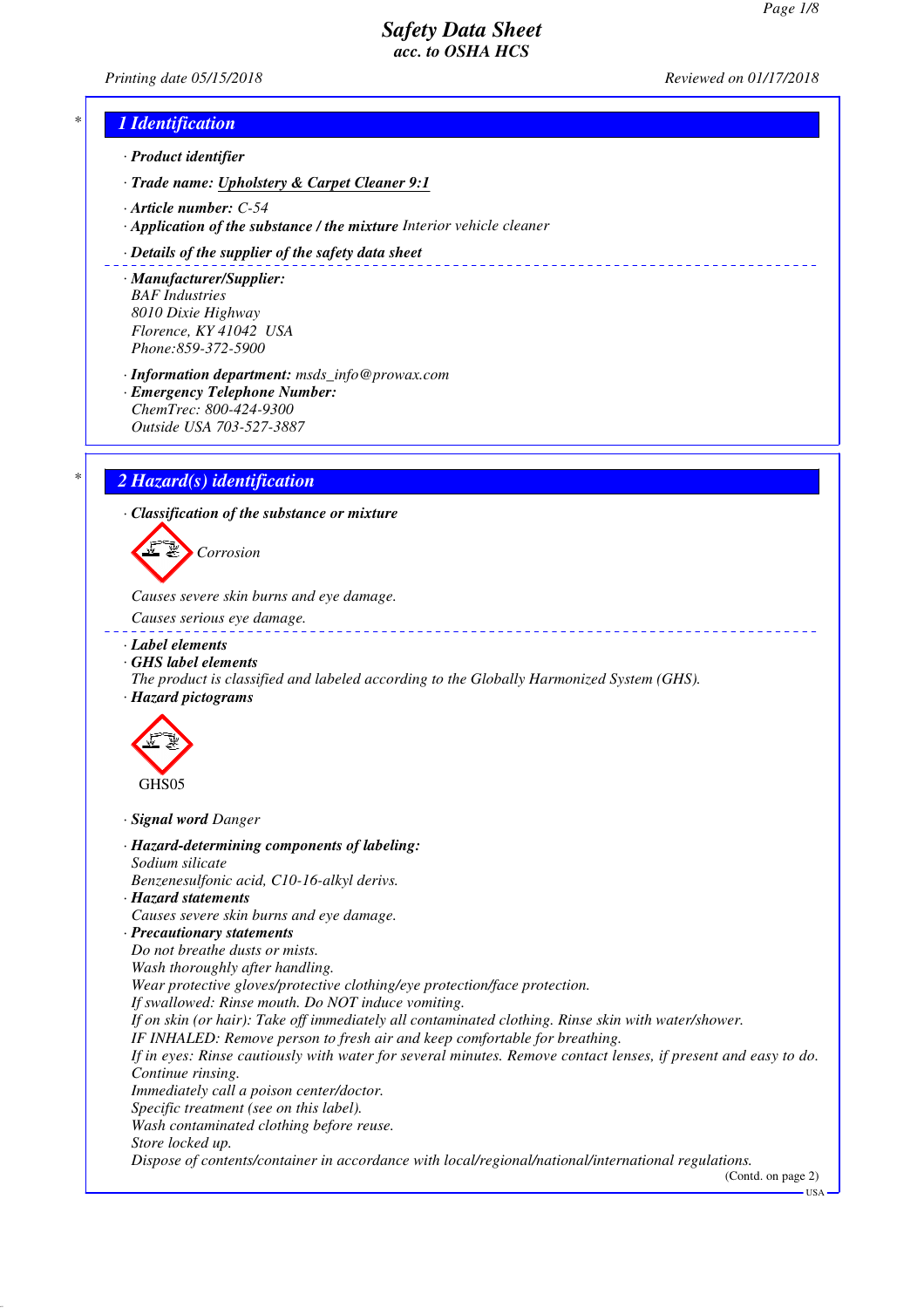*Printing date 05/15/2018 Reviewed on 01/17/2018*

(Contd. of page 1)

#### *Trade name: Upholstery & Carpet Cleaner 9:1*

*· Other hazards*

- *· Results of PBT and vPvB assessment*
- *· PBT: Not applicable.*
- *· vPvB: Not applicable.*

## *\* 3 Composition/information on ingredients*

*· Chemical characterization: Mixtures*

*· Description: Mixture of the substances listed below with nonhazardous additions.*

*· Dangerous components:*

*6834-92-0 Sodium silicate ≤2.5%*

*68584-22-5 Benzenesulfonic acid, C10-16-alkyl derivs. ≤2.5%*

#### *\* 4 First-aid measures*

*· Description of first aid measures*

- *· General information: Immediately remove any clothing soiled by the product.*
- *· After inhalation: In case of unconsciousness place patient stably in side position for transportation.*
- *· After skin contact: Immediately wash with water and soap and rinse thoroughly.*
- *· After eye contact: Rinse opened eye for several minutes under running water. Then consult a doctor.*
- *· After swallowing: Drink copious amounts of water and provide fresh air. Immediately call a doctor.*
- *· Information for doctor:*
- *· Most important symptoms and effects, both acute and delayed No further relevant information available.*
- *· Indication of any immediate medical attention and special treatment needed*
- *No further relevant information available.*

## *\* 5 Fire-fighting measures*

- *· Extinguishing media*
- *· Suitable extinguishing agents: Use fire fighting measures that suit the environment.*
- *· Special hazards arising from the substance or mixture No further relevant information available.*
- *· Advice for firefighters*
- *· Protective equipment: No special measures required.*

# *\* 6 Accidental release measures*

- *· Personal precautions, protective equipment and emergency procedures*
- *Wear protective equipment. Keep unprotected persons away.*
- *· Environmental precautions: Dilute with plenty of water.*
- *Do not allow to enter sewers/ surface or ground water.*
- *· Methods and material for containment and cleaning up:*
- *Absorb with liquid-binding material (sand, diatomite, acid binders, universal binders, sawdust). Use neutralizing agent.*
- *Dispose contaminated material as waste according to item 13.*
- *Ensure adequate ventilation.*
- *· Reference to other sections*
- *See Section 7 for information on safe handling.*
- *See Section 8 for information on personal protection equipment.*
- *See Section 13 for disposal information.*

(Contd. on page 3)

USA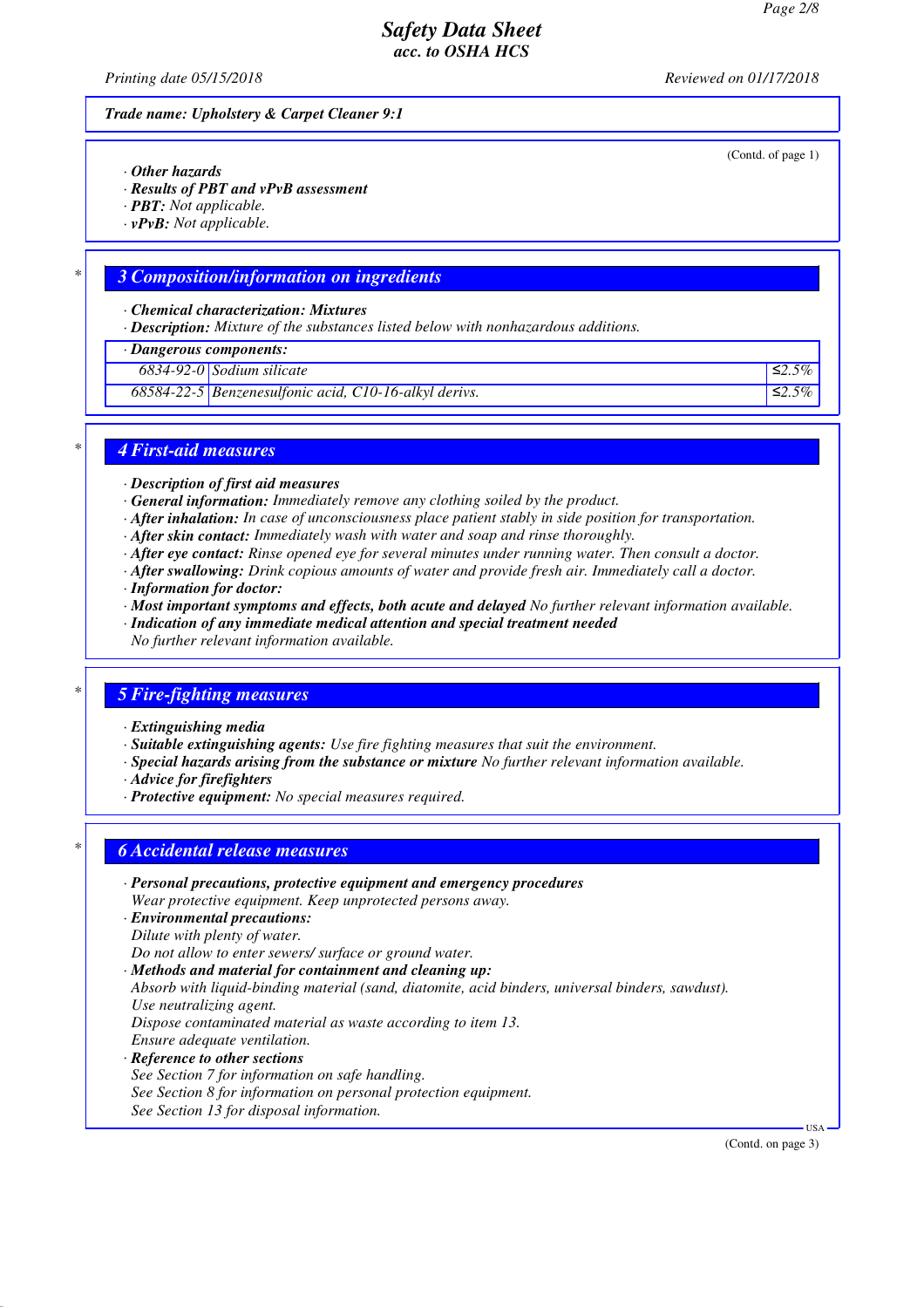*Printing date 05/15/2018 Reviewed on 01/17/2018*

*Trade name: Upholstery & Carpet Cleaner 9:1*

(Contd. of page 2)

## *\* 7 Handling and storage*

- *· Handling:*
- *· Precautions for safe handling No special precautions are necessary if used correctly.*
- *· Information about protection against explosions and fires: No special measures required.*
- *· Conditions for safe storage, including any incompatibilities*
- *· Storage:*
- *· Requirements to be met by storerooms and receptacles: No special requirements.*
- *· Information about storage in one common storage facility: Not required.*
- *· Further information about storage conditions: Keep receptacle tightly sealed.*
- *· Specific end use(s) No further relevant information available.*

#### *\* 8 Exposure controls/personal protection*

*· Additional information about design of technical systems: No further data; see item 7.*

- *· Control parameters*
- *· Components with limit values that require monitoring at the workplace:*

*The product does not contain any relevant quantities of materials with critical values that have to be monitored at the workplace.*

- *· Additional information: The lists that were valid during the creation were used as basis.*
- *· Exposure controls*
- *· Personal protective equipment:*
- *· General protective and hygienic measures: Keep away from foodstuffs, beverages and feed. Immediately remove all soiled and contaminated clothing. Wash hands before breaks and at the end of work. Avoid contact with the eyes. Avoid contact with the eyes and skin.*
- *· Breathing equipment: Not required.*
- *· Protection of hands:*



*Protective gloves*

*The glove material has to be impermeable and resistant to the product/ the substance/ the preparation. Due to missing tests no recommendation to the glove material can be given for the product/ the preparation/ the chemical mixture.*

*Selection of the glove material on consideration of the penetration times, rates of diffusion and the degradation*

*· Material of gloves*

*The selection of the suitable gloves does not only depend on the material, but also on further marks of quality and varies from manufacturer to manufacturer. As the product is a preparation of several substances, the resistance of the glove material can not be calculated in advance and has therefore to be checked prior to the application.*

#### *· Penetration time of glove material*

*The exact break through time has to be found out by the manufacturer of the protective gloves and has to be observed.*

(Contd. on page 4)

USA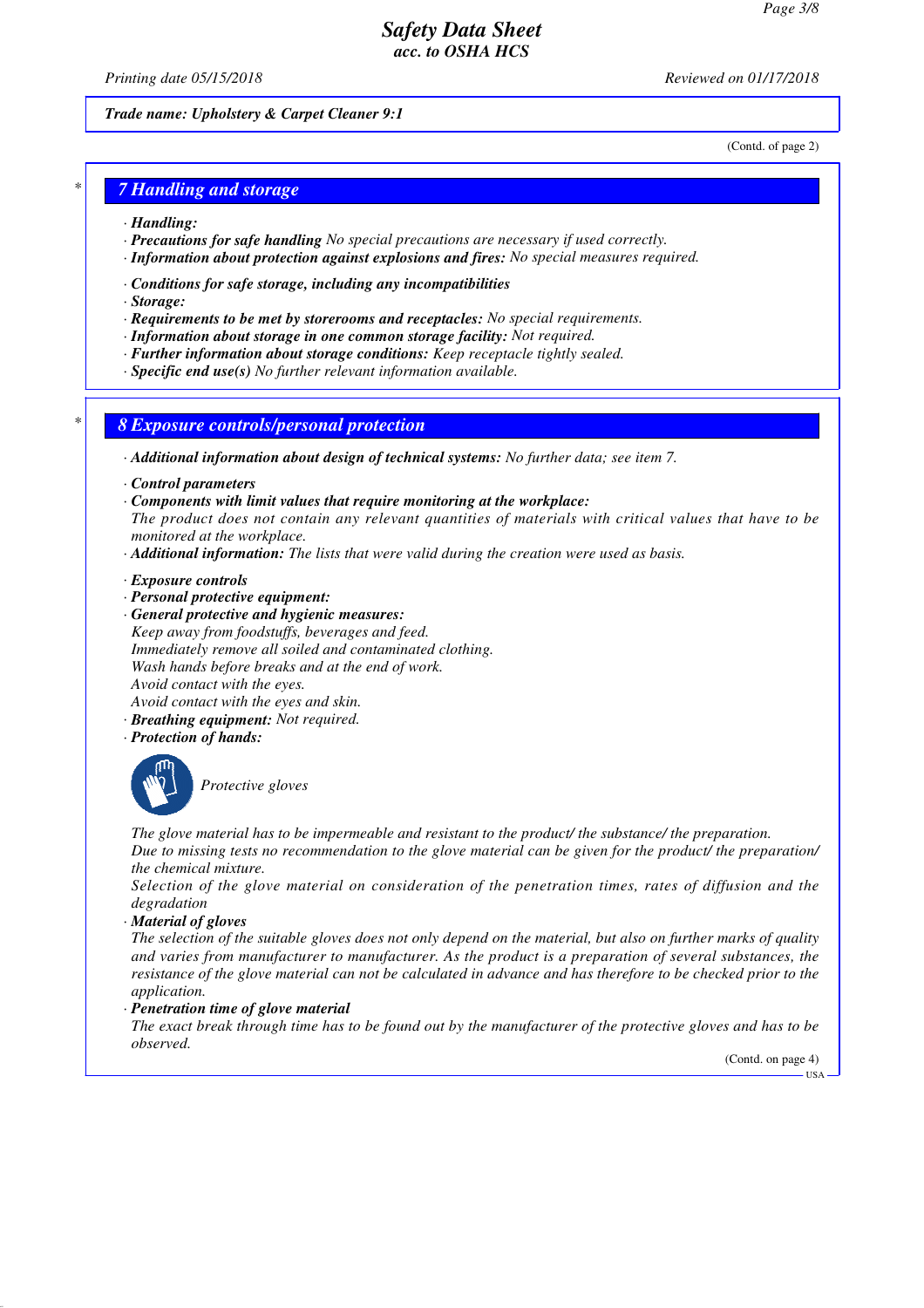*Printing date 05/15/2018 Reviewed on 01/17/2018*

(Contd. of page 3)

# *Trade name: Upholstery & Carpet Cleaner 9:1*

*· Eye protection:*



*Tightly sealed goggles*

# *\* 9 Physical and chemical properties*

| · Information on basic physical and chemical properties    |                                               |  |
|------------------------------------------------------------|-----------------------------------------------|--|
| · General Information                                      |                                               |  |
| $\cdot$ Appearance:                                        |                                               |  |
| Form:                                                      | Liquid                                        |  |
| Color:                                                     | Turquoise                                     |  |
| $\cdot$ Odor:                                              | Characteristic<br>Not determined.             |  |
| · Odor threshold:                                          |                                               |  |
| $\cdot$ pH-value at 20 $\degree$ C (68 $\degree$ F):       | 12.7                                          |  |
| · Change in condition                                      |                                               |  |
| <b>Melting point/Melting range:</b>                        | Undetermined.                                 |  |
| <b>Boiling point/Boiling range:</b>                        | 100 °C (212 °F)                               |  |
| · Flash point:                                             | Not applicable.                               |  |
| · Flammability (solid, gaseous):                           | Not applicable.                               |  |
| · Decomposition temperature:                               | Not determined.                               |  |
| · Auto igniting:                                           | Product is not selfigniting.                  |  |
| · Danger of explosion:                                     | Product does not present an explosion hazard. |  |
| · Explosion limits:                                        |                                               |  |
| Lower:                                                     | Not determined.                               |  |
| <b>Upper:</b>                                              | Not determined.                               |  |
| $\cdot$ Vapor pressure at 20 °C (68 °F):                   | 23 hPa (17.3 mm Hg)                           |  |
| $\cdot$ Density at 20 $\degree$ C (68 $\degree$ F):        | 1.0125 g/cm <sup>3</sup> (8.4493 lbs/gal)     |  |
| $\cdot$ Relative density                                   | Not determined.                               |  |
| · Vapor density                                            | Not determined.                               |  |
| $\cdot$ Evaporation rate                                   | Not determined.                               |  |
| · Solubility in / Miscibility with                         |                                               |  |
| Water:                                                     | Fully miscible.                               |  |
| · Partition coefficient (n-octanol/water): Not determined. |                                               |  |
| · Viscosity:                                               |                                               |  |
| Dynamic:                                                   | Not determined                                |  |
| Kinematic:                                                 | Not determined.                               |  |
| · Solvent content:                                         |                                               |  |
| Organic solvents:                                          | $0.2\%$                                       |  |
| Water:                                                     | 94.4%                                         |  |
| <b>VOC</b> content:                                        | $0.20 \%$                                     |  |
| <b>Solids content:</b>                                     | $5.0 \%$                                      |  |
| $·$ Other information                                      | No further relevant information available.    |  |
|                                                            |                                               |  |

# *\* 10 Stability and reactivity*

*· Reactivity No further relevant information available.*

(Contd. on page 5)

USA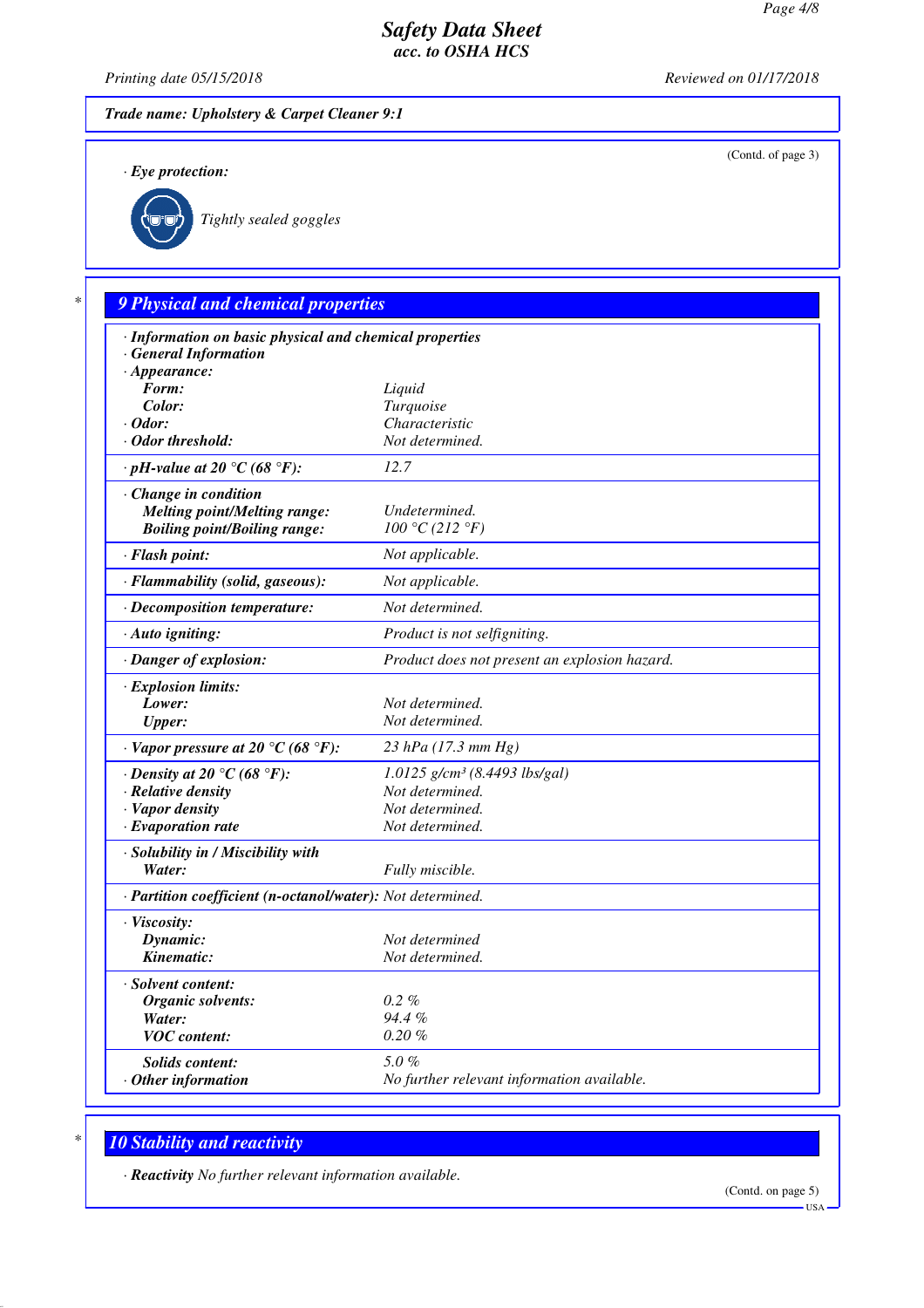*Printing date 05/15/2018 Reviewed on 01/17/2018*

(Contd. of page 4)

*Trade name: Upholstery & Carpet Cleaner 9:1*

*· Chemical stability*

- *· Thermal decomposition / conditions to be avoided: No decomposition if used according to specifications.*
- *· Possibility of hazardous reactions No dangerous reactions known.*
- *· Conditions to avoid No further relevant information available.*
- *· Incompatible materials: No further relevant information available.*
- *· Hazardous decomposition products: No dangerous decomposition products known.*

# *\* 11 Toxicological information*

- *· Information on toxicological effects*
- *· Acute toxicity:*
- *· Primary irritant effect:*
- *· on the skin: Strong caustic effect on skin and mucous membranes.*
- *· on the eye:*
- *Strong caustic effect.*

*Strong irritant with the danger of severe eye injury.*

- *· Sensitization: No sensitizing effects known.*
- *· Additional toxicological information:*

*The product shows the following dangers according to internally approved calculation methods for preparations:*

*Corrosive*

*Irritant*

*Swallowing will lead to a strong caustic effect on mouth and throat and to the danger of perforation of esophagus and stomach.*

*· Carcinogenic categories*

*· IARC (International Agency for Research on Cancer)*

*64-17-5 ethanol 1* 

*· NTP (National Toxicology Program)*

*None of the ingredients is listed.*

*· OSHA-Ca (Occupational Safety & Health Administration)*

*None of the ingredients is listed.*

## *\* 12 Ecological information*

*· Toxicity*

- *· Aquatic toxicity: No further relevant information available.*
- *· Persistence and degradability No further relevant information available.*
- *· Behavior in environmental systems:*
- *· Bioaccumulative potential No further relevant information available.*
- *· Mobility in soil No further relevant information available.*
- *· Additional ecological information:*

*· General notes:*

*Water hazard class 1 (Self-assessment): slightly hazardous for water*

*Do not allow undiluted product or large quantities of it to reach ground water, water course or sewage system.*

*Must not reach bodies of water or drainage ditch undiluted or unneutralized.*

*Rinse off of bigger amounts into drains or the aquatic environment may lead to increased pH-values. A high pH-value harms aquatic organisms. In the dilution of the use-level the pH-value is considerably reduced, so that after the use of the product the aqueous waste, emptied into drains, is only low water-dangerous.*

*· Results of PBT and vPvB assessment*

*· PBT: Not applicable.*

*· vPvB: Not applicable.*

(Contd. on page 6)

USA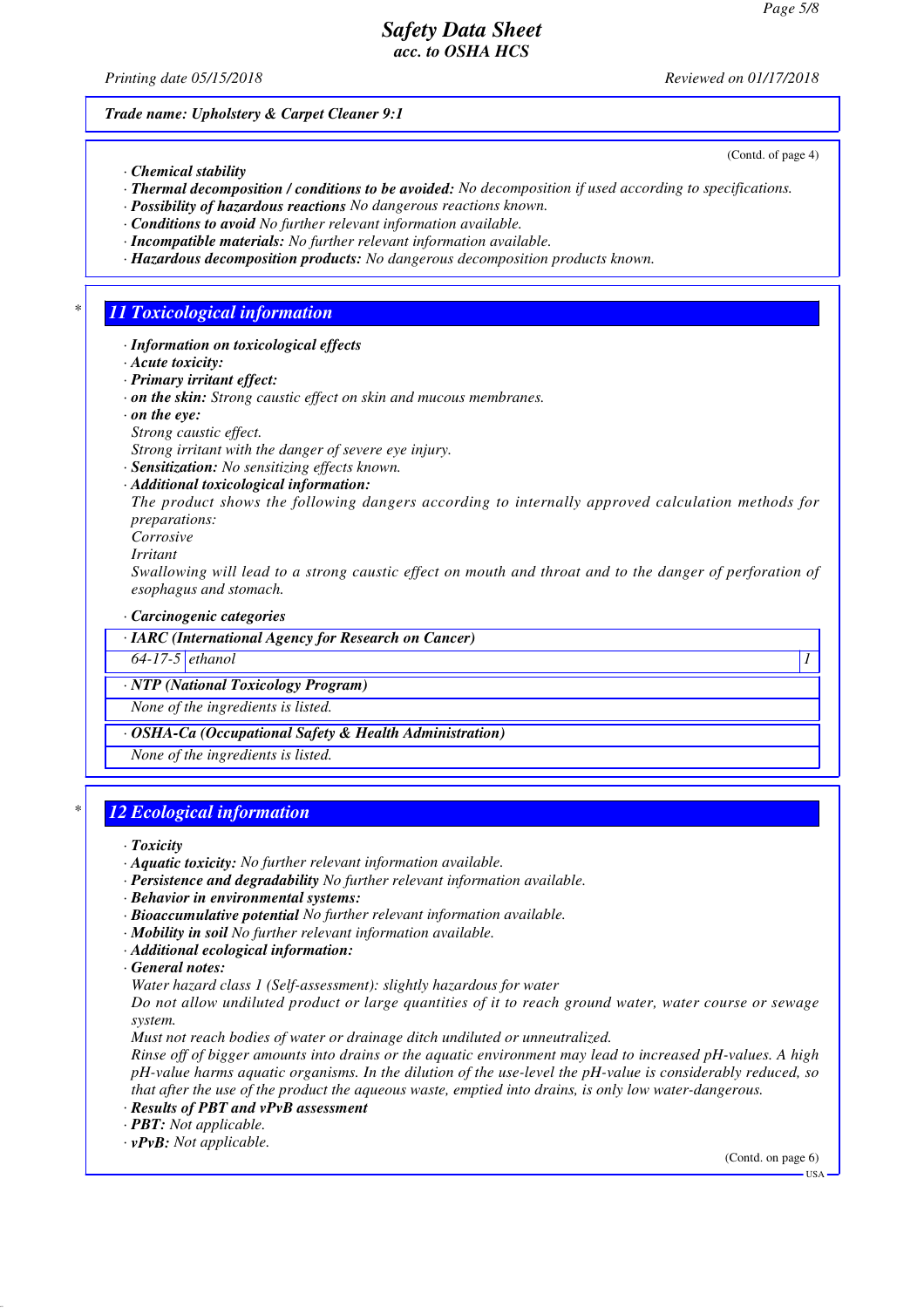*Printing date 05/15/2018 Reviewed on 01/17/2018*

*Trade name: Upholstery & Carpet Cleaner 9:1*

(Contd. of page 5)

*· Other adverse effects No further relevant information available.*

# *\* 13 Disposal considerations*

*· Waste treatment methods*

- *· Uncleaned packagings:*
- *· Recommendation: Disposal must be made according to official regulations.*
- *· Recommended cleansing agent: Water, if necessary with cleansing agents.*

| <b>14 Transport information</b>                                                     |                 |
|-------------------------------------------------------------------------------------|-----------------|
| $\cdot$ UN-Number<br>· DOT, ADR, ADN, IMDG, IATA                                    | Void            |
| $\cdot$ UN proper shipping name<br>· DOT, ADR, ADN, IMDG, IATA                      | Void            |
| $\cdot$ Transport hazard class(es)                                                  |                 |
| · DOT, ADR, ADN, IMDG, IATA<br>· Class                                              | Void            |
| · Packing group<br>· DOT, ADR, IMDG, IATA                                           | Void            |
| · Environmental hazards:<br>· Marine pollutant:                                     | No              |
| · Special precautions for user                                                      | Not applicable. |
| · Transport in bulk according to Annex II of<br><b>MARPOL73/78 and the IBC Code</b> | Not applicable. |
| · UN "Model Regulation":                                                            | Void            |

## *\* 15 Regulatory information*

- *· Safety, health and environmental regulations/legislation specific for the substance or mixture · Sara*
- *· Section 355 (extremely hazardous substances):*
- *None of the ingredients is listed.*
- *· Section 313 (Specific toxic chemical listings):*
- *None of the ingredients is listed.*
- *· TSCA (Toxic Substances Control Act) All ingredients are listed*
- *· Proposition 65*
- *· Chemicals known to cause cancer:*
- *None of the ingredients is listed.*
- *· Chemicals known to cause reproductive toxicity for females:*
- *None of the ingredients is listed.*
- *· Chemicals known to cause reproductive toxicity for males:*
- *None of the ingredients is listed.*

(Contd. on page 7)

*<sup>·</sup> Recommendation: Must not be disposed of together with household garbage. Do not allow product to reach sewage system.*

USA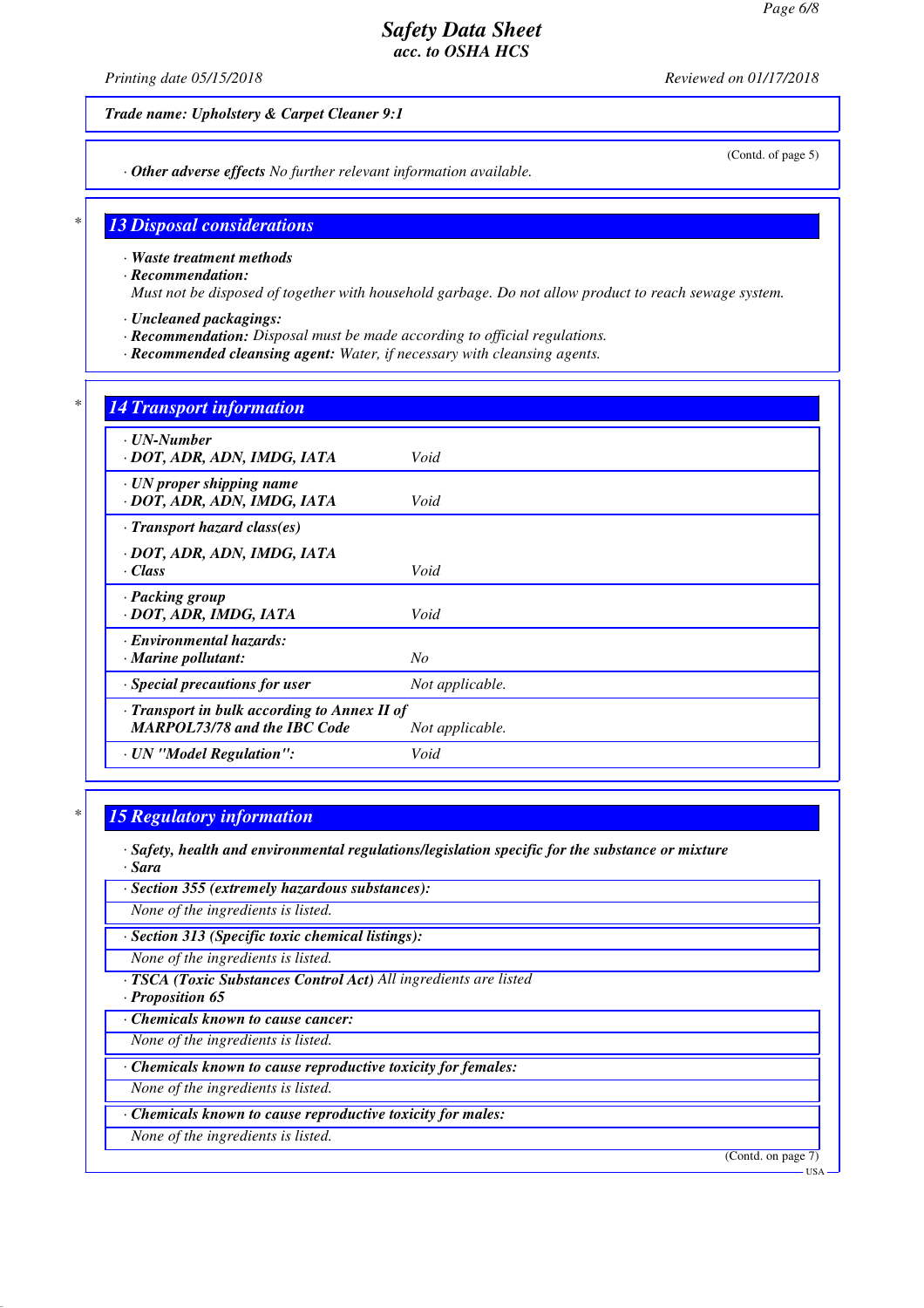*Printing date 05/15/2018 Reviewed on 01/17/2018*

*Trade name: Upholstery & Carpet Cleaner 9:1*

(Contd. of page 6)

| Chemicals known to cause developmental toxicity: |  |
|--------------------------------------------------|--|
|--------------------------------------------------|--|

*64-17-5 ethanol*

*· Carcinogenic categories*

*· EPA (Environmental Protection Agency)*

*None of the ingredients is listed.*

*· TLV (Threshold Limit Value established by ACGIH)*

*64-17-5 ethanol A3*

*· NIOSH-Ca (National Institute for Occupational Safety and Health)*

*None of the ingredients is listed.*

#### *· GHS label elements*

*The product is classified and labeled according to the Globally Harmonized System (GHS).*

*· Hazard pictograms*



*· Signal word Danger*

*· Hazard-determining components of labeling: Sodium silicate*

*Benzenesulfonic acid, C10-16-alkyl derivs.*

*· Hazard statements*

*Causes severe skin burns and eye damage.*

*· Precautionary statements Do not breathe dusts or mists. Wash thoroughly after handling. Wear protective gloves/protective clothing/eye protection/face protection. If swallowed: Rinse mouth. Do NOT induce vomiting. If on skin (or hair): Take off immediately all contaminated clothing. Rinse skin with water/shower. IF INHALED: Remove person to fresh air and keep comfortable for breathing. If in eyes: Rinse cautiously with water for several minutes. Remove contact lenses, if present and easy to do. Continue rinsing. Immediately call a poison center/doctor. Specific treatment (see on this label). Wash contaminated clothing before reuse. Store locked up. Dispose of contents/container in accordance with local/regional/national/international regulations. · Chemical safety assessment: A Chemical Safety Assessment has not been carried out.*

## *16 Other information*

*This information is based on our present knowledge. However, this shall not constitute a guarantee for any specific product features and shall not establish a legally valid contractual relationship.*

*· Date of preparation / last revision 05/15/2018 / 11*

*· Abbreviations and acronyms: RID: Règlement international concernant le transport des marchandises dangereuses par chemin de fer (Regulations Concerning the International Transport of Dangerous Goods by Rail) ICAO: International Civil Aviation Organisation ADR: Accord européen sur le transport des marchandises dangereuses par Route (European Agreement concerning the International Carriage of Dangerous Goods by Road) IMDG: International Maritime Code for Dangerous Goods DOT: US Department of Transportation IATA: International Air Transport Association ACGIH: American Conference of Governmental Industrial Hygienists EINECS: European Inventory of Existing Commercial Chemical Substances*